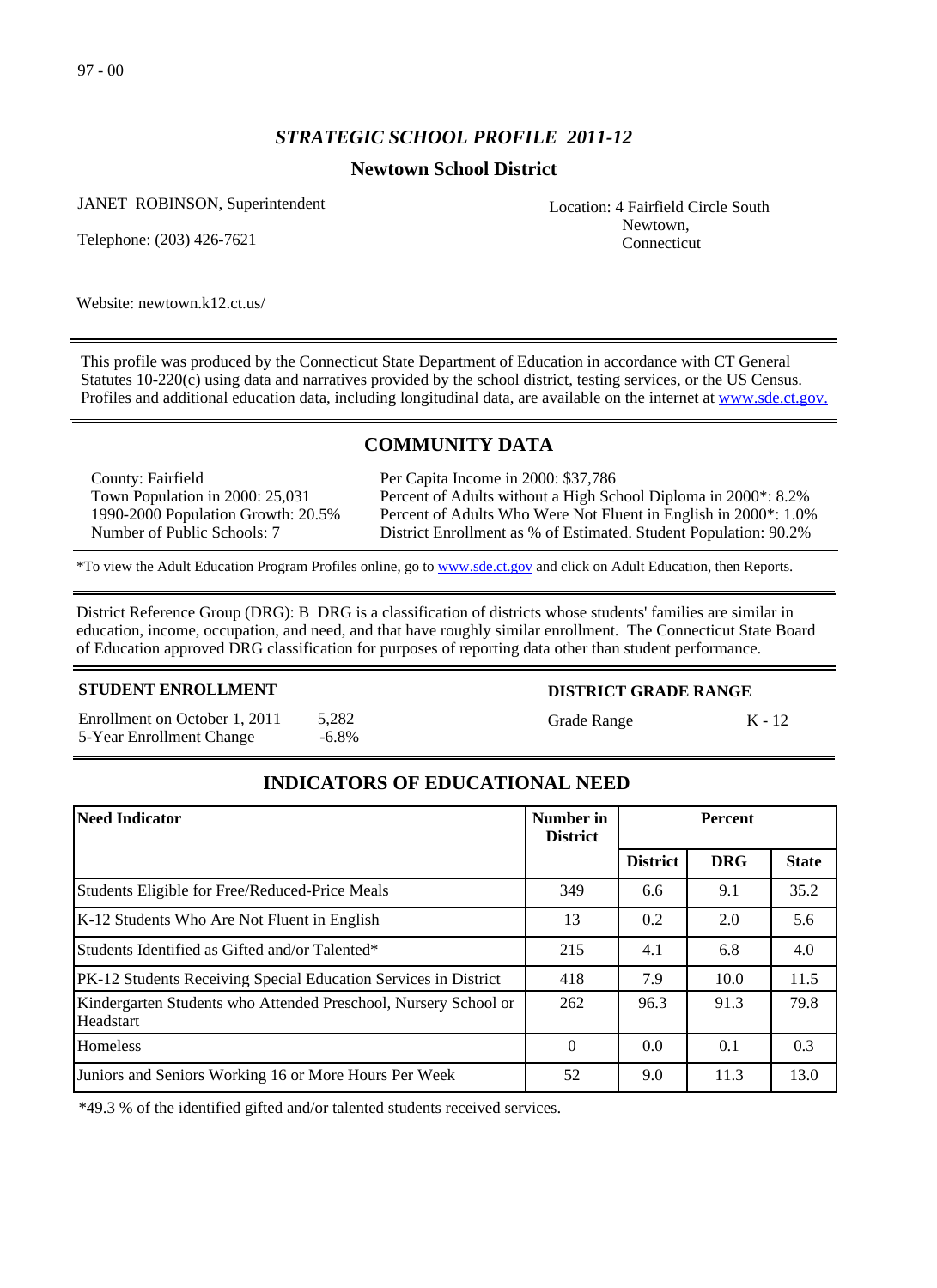| <b>Student Race/Ethnicity</b>                            |                |      |  |  |  |
|----------------------------------------------------------|----------------|------|--|--|--|
| <b>Race/Ethnicity</b><br><b>Number</b><br><b>Percent</b> |                |      |  |  |  |
| American Indian                                          | $\mathfrak{D}$ | 0.0  |  |  |  |
| Asian American                                           | 193            | 3.7  |  |  |  |
| <b>Black</b>                                             | 66             | 1.2  |  |  |  |
| Hispanic                                                 | 244            | 4.6  |  |  |  |
| Pacific Islander                                         |                | 0.0  |  |  |  |
| White                                                    | 4,715          | 89.3 |  |  |  |
| Two or more races                                        | 62             | 1.2  |  |  |  |
| <b>Total Minority</b>                                    | 567            | 10.7 |  |  |  |

### **SCHOOL DISTRICT DIVERSITY**

### **Percent of Minority Professional Staff:** 3.3%

#### **Non-English Home Language:**

1.8% of this district's students (excluding prekindergarten students) come from homes where English is not the primary language.The number of non-English home languages is 27.

### **EFFORTS TO REDUCE RACIAL, ETHNIC AND ECONOMIC ISOLATION**

Below is the description submitted by this school of how it provides educational opportunities for its students to interact with students and teachers from diverse racial, ethnic, and economic backgrounds.

The Newtown Public Schools through the Board of Education, community members, parents, students, teachers, and administrators are committed to fostering understanding of various groups in our society and world, promoting equity and respect among people, and providing learning experiences for students to become more familiar with people from different races, ethnic groups, and economic backgrounds. Since Newtown is a school district with a small minority population, it is important that students be given educational opportunities to understand and appreciate the diversity existing in the larger society. Newtown sends 40 elementary students to the Western Connecticut Academy for International Studies (AIS) Elementary Magnet School in Danbury. After-school Spanish, French and Mandarin classes are offered at various district schools. The elementary schools arrange performances and programs to expose students to cultural activities, provide literature that sensitizes them to human differences, engage students in learning experiences that immerse them in other ways of life, and give students opportunities to help others with various economic and social needs. The elementary schools consciously teach children interpersonal skills that help students to empathize with others, understand their perspectives, and work through conflicts in group meetings using the Responsive Classroom model and through conflict resolution training at kindergarten, 2nd, 4th and 6th grades. Each year new teachers are trained in these programs to ensure continuity. The intermediate and middle schools have developed and refined a "respect for diversity" theme based on the principle that students must confront issues of diversity in early adolescence through both intense study and careful reflection including a student personal mission statement. The high school has a student exchange program with Danbury that fosters a sharing learning environment between Newtown students and young people from diverse urban settings. Online learning opportunities allow students access to World Languages not currently offered at our high school. Three Newtown schools have established partnerships with two schools in Liaocheng China. High school students and staff from three district schools traveled to our sister schools, visiting and teaching classes and staying with families. Newtown families continue to host Chinese delegations during their visits to the district. Additional interest in collaboration has been shown by post secondary Chinese institutions. While the China initiative is entering its fourth year, Newtown is seeking to expand its international connections by establishing an on-going conversation with educators in Japan and France. Additional information can be found at the district website at N.I.C.E. (Newtown International Center for Education).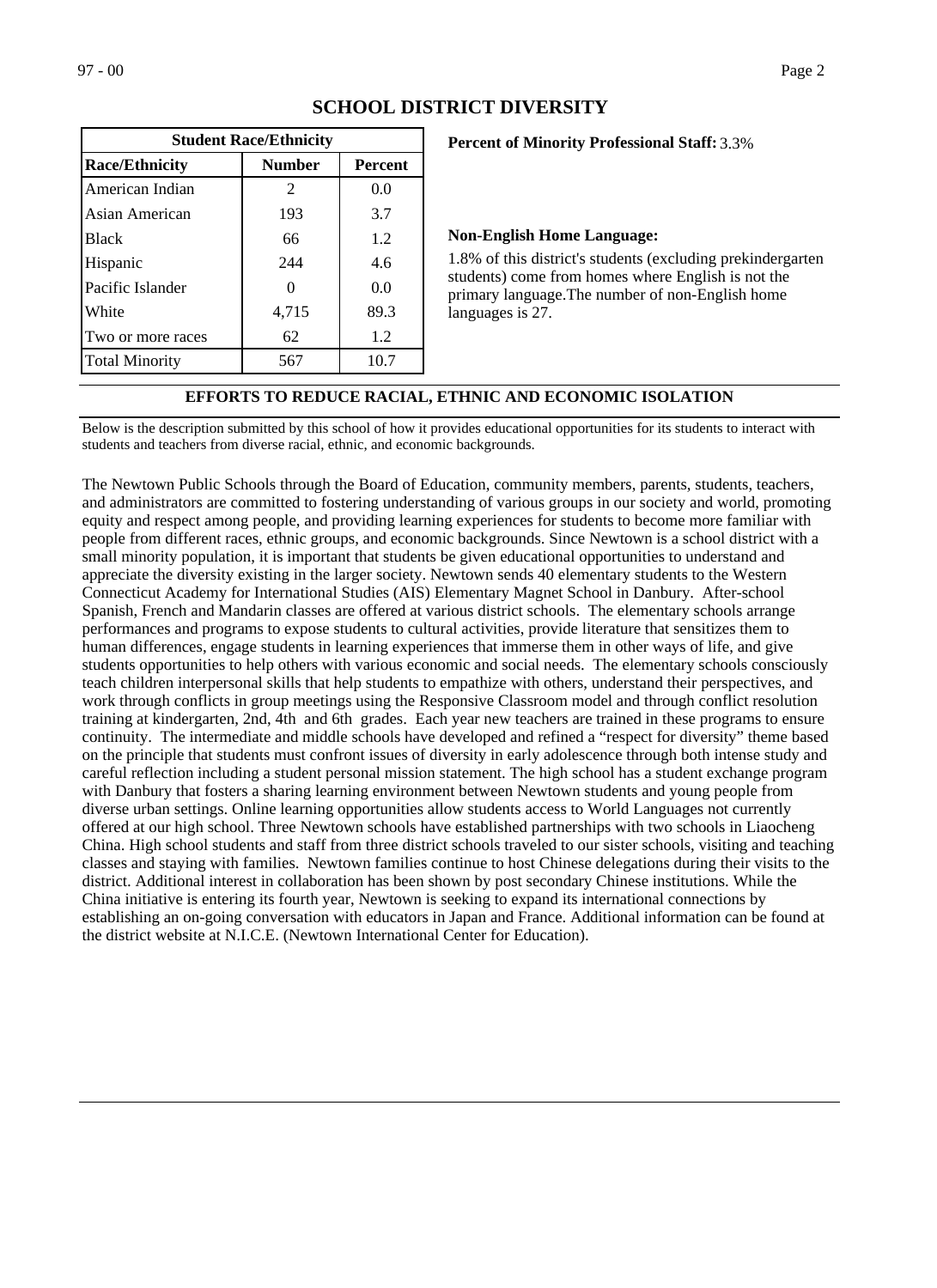# **STUDENT PERFORMANCE**

**Connecticut Mastery Test, Fourth Generation, % Goal.** The Goal level is more demanding than the Proficient level, but not as high as the Advanced level, reported in the No Child Left Behind Report Cards.

| Area    | <b>Grade and CMT Subject</b> | <b>District</b> | <b>State</b> | % of Districts in State<br>with Equal or Lower<br><b>Percent Meeting Goal</b> | These results reflect the<br>performance of<br>students with scoreable |
|---------|------------------------------|-----------------|--------------|-------------------------------------------------------------------------------|------------------------------------------------------------------------|
| Grade 3 | Reading                      | 80.8            | 59.2         | 90.0                                                                          | tests who were enrolled<br>in the district at the                      |
|         | Writing                      | 84.1            | 62.7         | 92.5                                                                          | time of testing,                                                       |
|         | Mathematics                  | 89.7            | 66.5         | 93.1                                                                          | regardless of the length                                               |
| Grade 4 | Reading                      | 84.5            | 64.1         | 88.8                                                                          | of time they were<br>enrolled in the district.                         |
|         | Writing                      | 87.5            | 65.3         | 93.8                                                                          | Results for fewer than                                                 |
|         | Mathematics                  | 90.4            | 68.0         | 90.0                                                                          | 20 students are not                                                    |
| Grade 5 | Reading                      | 86.6            | 67.6         | 82.5                                                                          | presented.                                                             |
|         | Writing                      | 92.0            | 68.1         | 98.8                                                                          |                                                                        |
|         | Mathematics                  | 89.2            | 71.6         | 81.5                                                                          |                                                                        |
|         | Science                      | 82.2            | 63.9         | 73.2                                                                          | For more detailed CMT<br>results, go to                                |
| Grade 6 | Reading                      | 92.3            | 74.1         | 91.0                                                                          | www.ctreports.                                                         |
|         | Writing                      | 90.8            | 67.4         | 95.8                                                                          |                                                                        |
|         | Mathematics                  | 93.0            | 69.3         | 96.4                                                                          |                                                                        |
| Grade 7 | Reading                      | 96.2            | 79.8         | 96.9                                                                          | To see the NCLB                                                        |
|         | Writing                      | 88.6            | 65.6         | 93.8                                                                          | Report Card for this                                                   |
|         | Mathematics                  | 95.3            | 68.1         | 100.0                                                                         | school, go to<br>www.sde.ct.gov and                                    |
| Grade 8 | Reading                      | 95.5            | 76.8         | 95.6                                                                          | click on "No Child Left                                                |
|         | Writing                      | 93.0            | 68.3         | 94.4                                                                          | Behind."                                                               |
|         | Mathematics                  | 94.5            | 67.2         | 97.5                                                                          |                                                                        |
|         | Science                      | 88.3            | 61.9         | 93.1                                                                          |                                                                        |

**Connecticut Academic Performance Test, Third Generation, % Meeting State Goal.** The CAPT is administered to Grade 10 students. The Goal level is more demanding than the state Proficient level, but not as high as the Advanced level, reported in the No Child Left Behind Report Cards. The following results reflect the performance of students with scorable tests who were enrolled in the school at the time of testing, regardless of the length of time they were enrolled in the school. Results for fewer than 20 students are not presented.

| <b>CAPT Subject Area</b>       | <b>District</b> | <b>State</b> | % of Districts in State<br>with Equal or Lower<br><b>Percent Meeting Goal</b> |
|--------------------------------|-----------------|--------------|-------------------------------------------------------------------------------|
| Reading Across the Disciplines | 69.1            | 47.5         | 83.5                                                                          |
| Writing Across the Disciplines | 85.0            | 63.0         | 85.8                                                                          |
| <b>Mathematics</b>             | 75.6            | 49.2         | 88.0                                                                          |
| Science                        | 75.4            | 47.1         | 91.8                                                                          |

For more detailed CAPT results, go to [www.ctreports.com](http://www.ctreports.com/). To see the NCLB Report Card for this school, go to [www.sde.ct.gov](http://www.sde.ct.gov/) and click on "No Child Left Behind."

| <b>Physical Fitness.</b> The    | <b>Physical Fitness:</b> % of   | <b>District</b> | <b>State</b> | <i>V</i> <sub>o</sub> of Districts in State |
|---------------------------------|---------------------------------|-----------------|--------------|---------------------------------------------|
| assessment includes tests for   | <b>Students Reaching Health</b> |                 |              | with Equal or Lower                         |
| flexibility, abdominal strength | <b>Standard on All Four</b>     |                 |              | <b>Percent Reaching</b>                     |
| and endurance, upper-body       | <b>Tests</b>                    |                 |              | <b>Standard</b>                             |
| strength and aerobic endurance. |                                 |                 |              |                                             |
|                                 |                                 | 73.8            | 50.6         | 95.3                                        |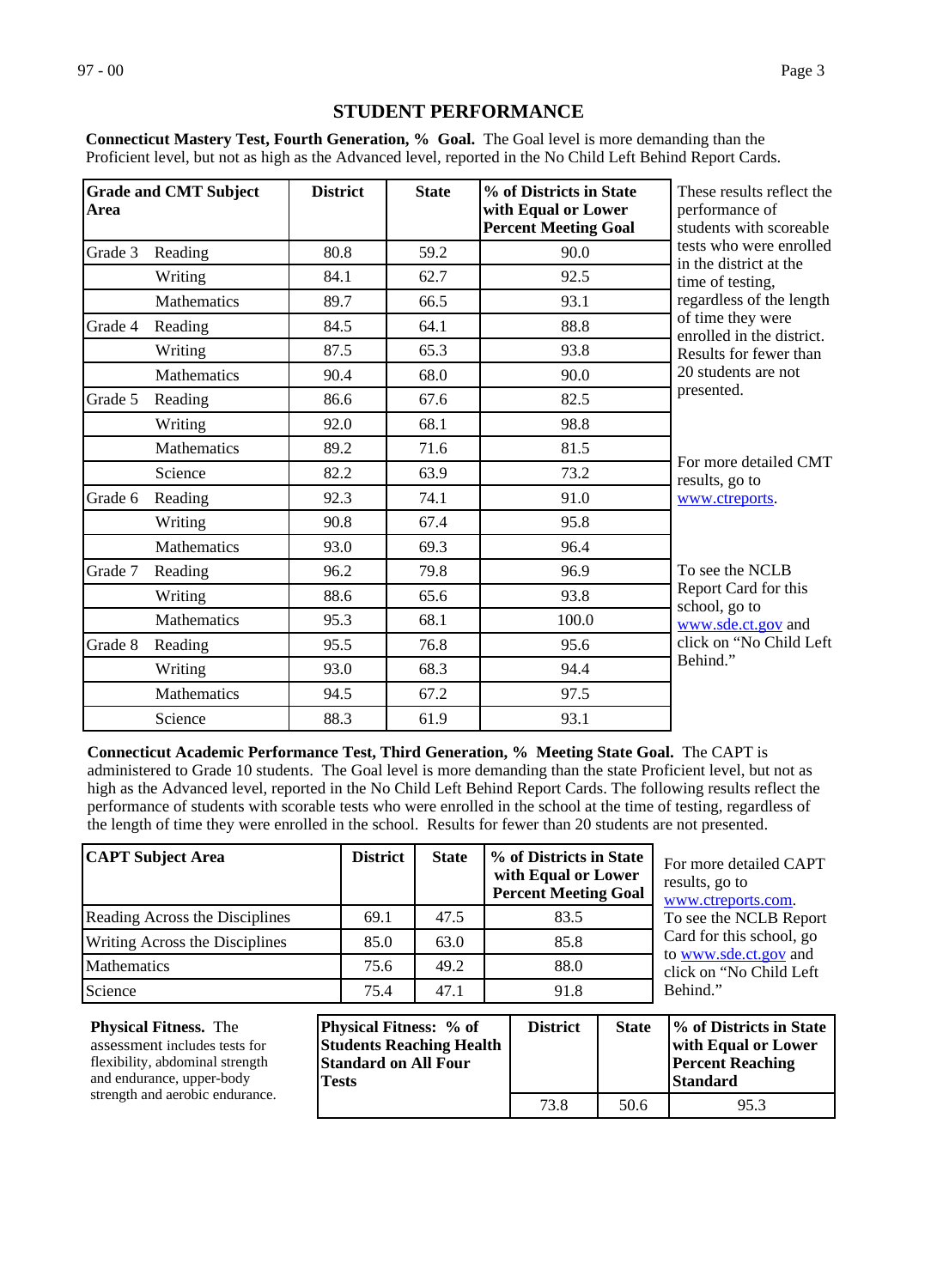| <b>SAT® I: Reasoning Test</b><br>Class of 2011 |                    | <b>District</b> | <b>State</b> | % of Districts in<br><b>State with Equal or</b><br><b>Lower Scores</b> |  |
|------------------------------------------------|--------------------|-----------------|--------------|------------------------------------------------------------------------|--|
| % of Graduates Tested                          |                    | 88.6            | 77.3         |                                                                        |  |
| Average Score                                  | <b>Mathematics</b> | 541             | 505          | 74.8                                                                   |  |
|                                                | Critical Reading   | 534             | 502          | 74.8                                                                   |  |
|                                                | Writing            | 541             | 506          | 78.6                                                                   |  |

**SAT® I.** The lowest possible score on each SAT® I subtest is 200; the highest possible score is 800.

| <b>Graduation and Dropout Rates</b>                  | <b>District</b> | <b>State</b> | % of Districts in State<br>with Equal or Less<br><b>Desirable Rates</b> |
|------------------------------------------------------|-----------------|--------------|-------------------------------------------------------------------------|
| Graduation Rate, Adjusted Cohort Rate 2011           | 93.7            | 82.7         | 73.7                                                                    |
| [2010-11 Annual Dropout Rate for Grade 9 through 12] | 0.4             | 2.6          | 797                                                                     |

| <b>Activities of Graduates</b>                                | <b>District</b> | <b>State</b> |
|---------------------------------------------------------------|-----------------|--------------|
| [% Pursuing Higher Education (Degree and Non-Degree Programs) | 95.2            | 84.5         |
| [% Employed (Civilian Employment and in Armed Services)       | 3.6             | 9.7          |

# **RESOURCES AND EXPENDITURES**

## **DISTRICT STAFF**

| <b>Full-Time Equivalent Count of School Staff</b>                                                     |               |
|-------------------------------------------------------------------------------------------------------|---------------|
| General Education                                                                                     |               |
| <b>Teachers and Instructors</b>                                                                       | 333.51        |
| Paraprofessional Instructional Assistants                                                             | 33.32         |
| <b>Special Education</b>                                                                              |               |
| <b>Teachers and Instructors</b>                                                                       | 37.02         |
| Paraprofessional Instructional Assistants                                                             | 78.60         |
| Library/Media Specialists and/or Assistants                                                           | 12.60         |
| <b>Staff Devoted to Adult Education</b>                                                               | 0.00          |
| Administrators, Coordinators, and Department Chairs<br><b>District Central Office</b><br>School Level | 4.00<br>18.20 |
| Instructional Specialists Who Support Teachers (e.g., subject area specialists)                       | 12.65         |
| Counselors, Social Workers, and School Psychologists                                                  | 22.74         |
| <b>School Nurses</b>                                                                                  | 11.20         |
| Other Staff Providing Non-Instructional Services and Support                                          | 272.85        |

In the full-time equivalent (FTE) count, staff members working part-time in the school district are counted as a fraction of full-time. For example, a teacher who works half-time in the district contributes 0.50 to the district's staff count.

| <b>Teachers and</b><br><b>Instructors</b>        | <b>District</b> | <b>DRG</b> | <b>State</b> |
|--------------------------------------------------|-----------------|------------|--------------|
| Average Years of<br>Experience in Education      | 13.0            | 14.5       | 13.9         |
| <sup>9</sup> % with Master's Degree<br>lor Above | 88.6            | 86.9       | 79.6         |

| <b>Average Class Size</b> | <b>District</b> | <b>DRG</b> | <b>State</b> |
|---------------------------|-----------------|------------|--------------|
| Grade K                   | 16.0            | 17.9       | 18.5         |
| Grade 2                   | 18.4            | 19.8       | 19.7         |
| Grade 5                   | 23.9            | 21.9       | 21.6         |
| Grade 7                   | 21.8            | 20.9       | 20.3         |
| <b>High School</b>        | 20.1            | 20.1       | 19.6         |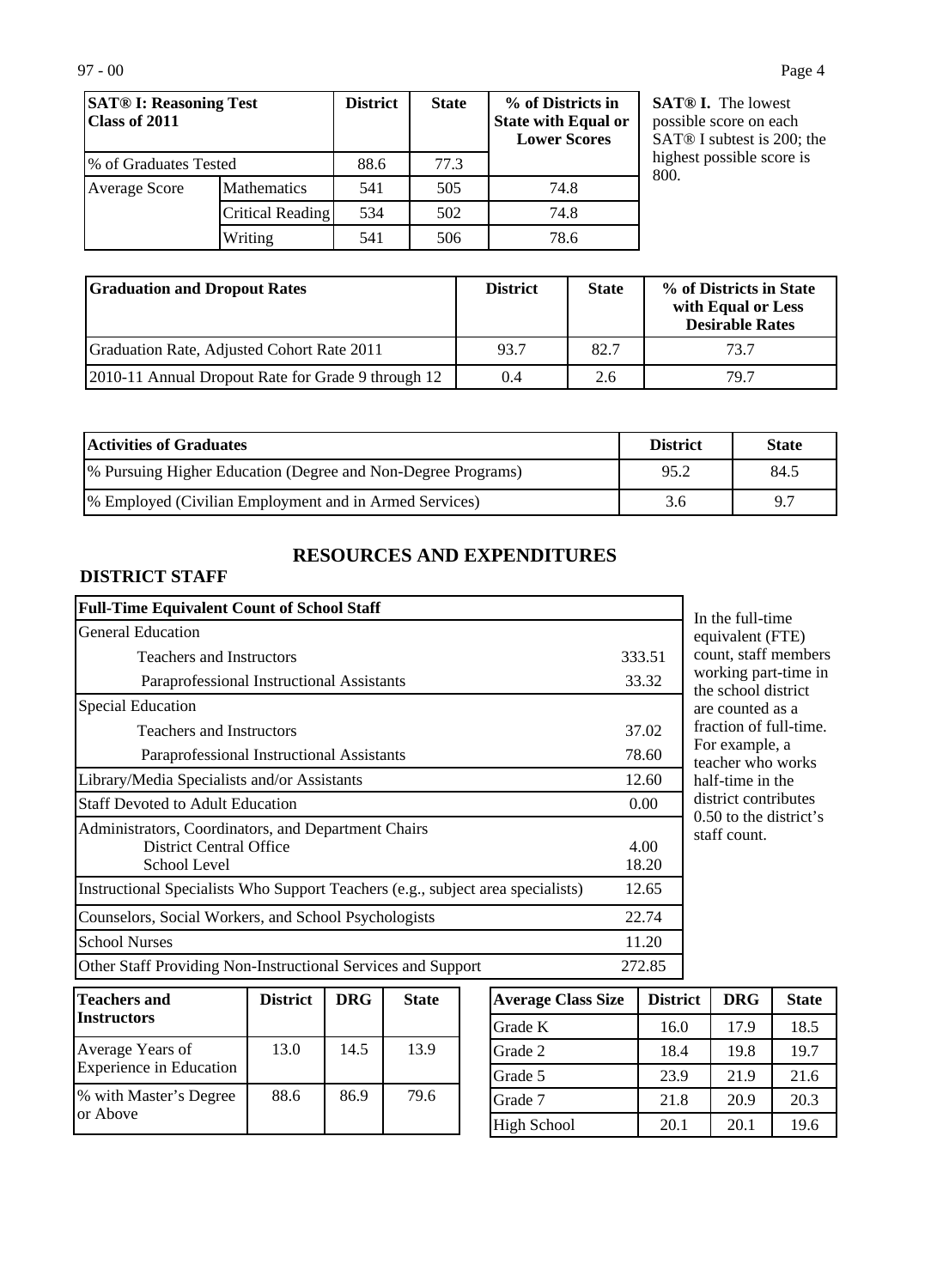| Hours of Instruction Per<br>lYear* | <b>Dist</b> | <b>DRG</b> | <b>State</b> |
|------------------------------------|-------------|------------|--------------|
| <b>Elementary School</b>           | 975         | 973        | 993          |
| Middle School                      | 988         | 1,019      | 1,024        |
| High School                        | 955         | 999        | 1,024        |

\*State law requires that at least 900 hours of instruction be offered to students in grade 1-12 and full-day kindergarten, and 450 hours to half-day kindergarten students.

| <b>Students Per</b><br><b>Academic Computer</b> | <b>Dist</b> | <b>DRG</b> | <b>State</b> |
|-------------------------------------------------|-------------|------------|--------------|
| Elementary School*                              | 3.6         | 2.8        | 2.8          |
| Middle School                                   | 3.3         | 2.1        | 2.2          |
| High School                                     | 3.5         | 2.3        | 2.1          |

\*Excludes schools with no grades above kindergarten.

### **DISTRICT EXPENDITURES AND REVENUES, 2010-11**

Expenditures may be supported by local tax revenues, state grants, federal grants, municipal in-kind services, tuition and other sources. DRG and state figures will not be comparable to the district if the school district does not teach both elementary and secondary students.

| <b>Expenditures</b><br>All figures are unaudited.                   | <b>Total</b><br>(in 1000s) | <b>Expenditures Per Pupil</b> |                                  |            |              |
|---------------------------------------------------------------------|----------------------------|-------------------------------|----------------------------------|------------|--------------|
|                                                                     |                            | <b>District</b>               | <b>PK-12</b><br><b>Districts</b> | <b>DRG</b> | <b>State</b> |
| <b>Instructional Staff and Services</b>                             | \$38,984                   | \$7,152                       | \$8,464                          | \$8,216    | \$8,469      |
| <b>Instructional Supplies and Equipment</b>                         | \$1,124                    | \$206                         | \$267                            | \$249      | \$271        |
| Improvement of Instruction and<br><b>Educational Media Services</b> | \$1,648                    | \$302                         | \$487                            | \$541      | \$482        |
| <b>Student Support Services</b>                                     | \$4,985                    | \$914                         | \$901                            | \$970      | \$901        |
| <b>Administration and Support Services</b>                          | \$6,660                    | \$1,222                       | \$1,468                          | \$1,434    | \$1,490      |
| Plant Operation and Maintenance                                     | \$9,411                    | \$1,726                       | \$1,471                          | \$1,420    | \$1,463      |
| Transportation                                                      | \$5,059                    | \$877                         | \$735                            | \$649      | \$724        |
| <b>Costs for Students Tuitioned Out</b>                             | \$2,190                    | N/A                           | N/A                              | N/A        | N/A          |
| Other                                                               | \$838                      | \$154                         | \$165                            | \$166      | \$165        |
| <b>Total</b>                                                        | \$70,900                   | \$12,856                      | \$14,238                         | \$13,971   | \$14,140     |
| <b>Additional Expenditures</b>                                      |                            |                               |                                  |            |              |
| Land, Buildings, and Debt Service                                   | \$13,126                   | \$2,408                       | \$1,290                          | \$1,120    | \$1,331      |

| <b>Special Education</b><br><b>Expenditures</b> | <b>District Total</b> | <b>Percent of PK-12 Expenditures Used for Special</b><br><b>Education</b> |            |              |
|-------------------------------------------------|-----------------------|---------------------------------------------------------------------------|------------|--------------|
|                                                 |                       | <b>District</b>                                                           | <b>DRG</b> | <b>State</b> |
|                                                 | \$13,058,823          | 18.4                                                                      | 20.9       | 21.7         |

**Revenue Sources, % of Expenditures from Source.** Revenue sources do not include state funded Teachers' Retirement Board contributions, vocational-technical school operations, SDE budgeted costs for salaries and leadership activities and other state-funded school districts (e.g., Dept. of Children and Families and Dept. of Corrections).

| District Expenditures                | <b>Local Revenue</b> |      | State Revenue   Federal Revenue   Tuition & Other |     |
|--------------------------------------|----------------------|------|---------------------------------------------------|-----|
| Including School Construction        | 79.6                 | 17.4 |                                                   |     |
| <b>Excluding School Construction</b> | 88.7                 |      |                                                   | 0.2 |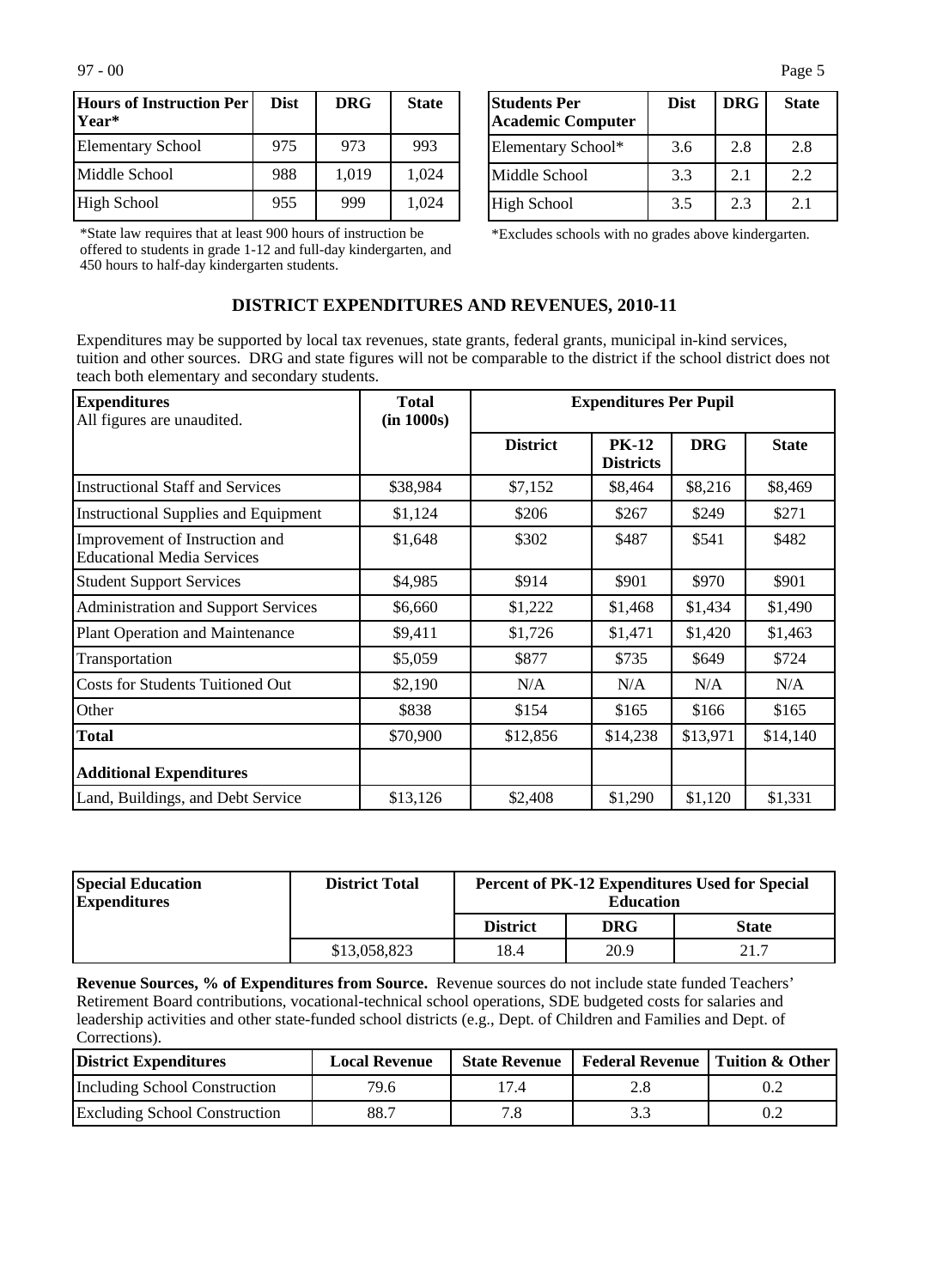#### **EQUITABLE ALLOCATION OF RESOURCES AMONG DISTRICT SCHOOLS**

Below is the description submitted by this district of how it allocates resources to insure equity and address needs.

The Board of Education and the Superintendent of Schools ensure that there is equitable distribution of resources among district schools. Each of the four elementary schools is allotted the same per pupil amount for regular instruction and staff support services during each budget year. The intermediate, middle, and high schools are also allotted a per pupil amount for regular instruction, staff support services, and guidance services for students. The district follows consistent guidelines for class size in the elementary schools, the intermediate school, the middle school, and the high school. Obsolete computers are replaced ensuring a common platform and technology at all district schools as the district budget allows. The Board of Education, the Superintendent, and parent groups are vigilant about assuring equitable class size and staffing throughout the district. During the budget process, principals may present special requests to the Superintendent of Schools about equipment purchases and staffing resources that enhance the delivery of the educational program. The Superintendent and the Board consider such requests for inclusion in the Board of Education's Budget after weighing their merit and impact on equitable allocation of resources among district schools. The use of interactive whiteboards is standard and additional technologies (iPads, Kindles, mimeos, etc) are piloted on a lesser scale. Transportation software is used to effectively and efficiently manage routes throughout one of the largest districts in the state.

### **SPECIAL EDUCATION**

Number of K-12 Students with Disabilities for Whom the District is Financially Responsible 406 Of All K-12 Students for Whom the District is Financially Responsible, the Percent with Disabilities 7.7%

| Of All K-12 Students for Whom District is Financially Responsible, Number and Percentage with Disabilities |       |                                                                       |      |     |  |  |
|------------------------------------------------------------------------------------------------------------|-------|-----------------------------------------------------------------------|------|-----|--|--|
| <b>Disability</b>                                                                                          | Count | <b>DRG</b> Percent<br><b>District Percent</b><br><b>State Percent</b> |      |     |  |  |
| Autism                                                                                                     | 75    | 1.4                                                                   | 1.3  | 1.2 |  |  |
| Learning Disability                                                                                        | 105   | 2.0                                                                   | 3.2  | 3.9 |  |  |
| Intellectual Disability                                                                                    | 14    | 0.3                                                                   | 0.3  | 0.4 |  |  |
| Emotional Disturbance                                                                                      | 18    | 0.3                                                                   | 0.6  | 1.0 |  |  |
| Speech Impairment                                                                                          | 95    | 1.8                                                                   | 1.7  | 2.1 |  |  |
| Other Health Impairment*                                                                                   | 65    | 1.2                                                                   | 2.2  | 2.2 |  |  |
| Other Disabilities**                                                                                       | 34    | 0.6                                                                   | 0.7  | 1.0 |  |  |
| Total                                                                                                      | 406   | 7.7                                                                   | 10.0 |     |  |  |

\*Includes chronic health problems such as attention deficit disorders and epilepsy

\*\*Includes hearing, visual, and orthopedic impairments, deaf-blindness, multiple disabilities, traumatic brain injury, and developmental delay

| <b>Graduation and Dropout Rates of Students with Disabilities for Whom District</b><br><b>is Financially Responsible</b> | <b>District</b> | <b>State</b> |
|--------------------------------------------------------------------------------------------------------------------------|-----------------|--------------|
| 1% Who Graduated in 2010-11 with a Standard Diploma                                                                      | 83.7            | 62.4         |
| [2010-11 Annual Dropout Rate for Students Aged 14 to 21]                                                                 | 0.0             |              |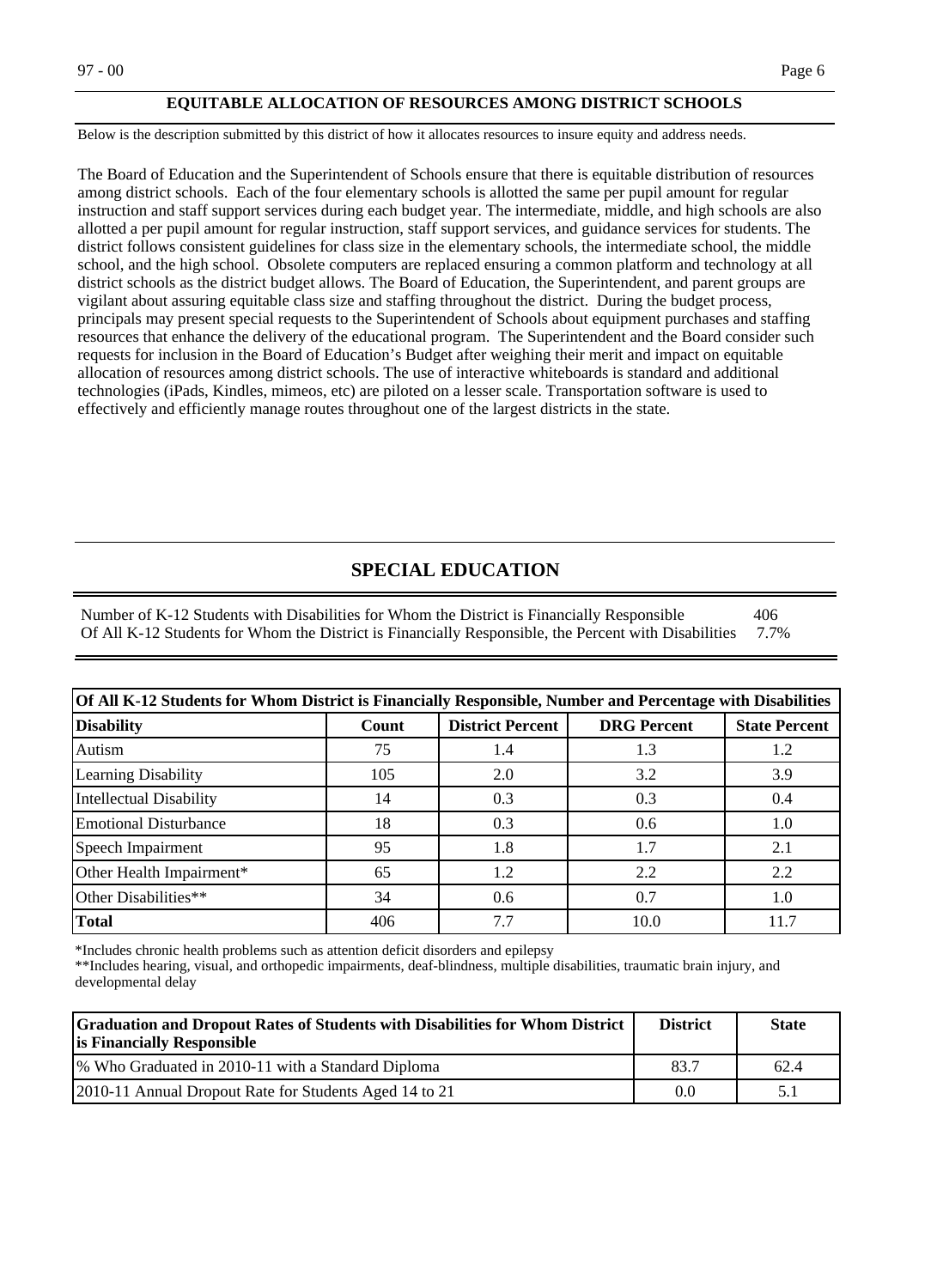**STATE ASSESSMENTS**

**Percent of Students with Disabilities Meeting State Goal.** The Goal level is more demanding than the Proficient level, but not as high as the Advanced level, reported in the No Child Left Behind Report Cards. These results are for students attending district schools who participated in the standard assessment with or without accommodations for their disabilities. Results for fewer than 20 students are not presented.

- **Connecticut Mastery Test (CMT), Fourth Generation.** The CMT reading, writing and mathematics tests are administered to students in Grades 3 through 8, and the CMT science test to students in Grades 5 and 8.
- **Connecticut Academic Performance Test (CAPT), Third Generation.** The CAPT is administered to Grade 10 students.

| <b>State Assessment</b> |                                | <b>Students with Disabilities</b> |              | <b>All Students</b> |              |
|-------------------------|--------------------------------|-----------------------------------|--------------|---------------------|--------------|
|                         |                                | <b>District</b>                   | <b>State</b> | <b>District</b>     | <b>State</b> |
| <b>CMT</b>              | Reading                        | 58.7                              | 36.0         | 89.6                | 70.4         |
|                         | Writing                        | 36.2                              | 21.5         | 89.5                | 66.3         |
|                         | <b>Mathematics</b>             | 58.0                              | 31.8         | 92.1                | 68.4         |
|                         | Science                        | 40.8                              | 23.0         | 85.3                | 62.9         |
| <b>CAPT</b>             | Reading Across the Disciplines | 13.6                              | 14.5         | 69.1                | 47.5         |
|                         | Writing Across the Disciplines | 25.0                              | 18.2         | 85.0                | 63.0         |
|                         | Mathematics                    | 8.7                               | 15.4         | 75.6                | 49.2         |
|                         | Science                        | 3.3                               | 13.6         | 75.4                | 47.1         |

For more detailed CMT or CAPT results, go to [www.ctreports.com.](http://www.ctreports.com/) To see the NCLB Report Card for this school, go to [www.sde.ct.gov](http://www.sde.ct.gov/) and click on "No Child Left Behind."

| Participation in State Assessments of Students with Disabilities<br><b>Attending District Schools</b> |                                           |      |  |  |  |
|-------------------------------------------------------------------------------------------------------|-------------------------------------------|------|--|--|--|
| <b>CMT</b><br>% Without Accommodations<br>47.1                                                        |                                           |      |  |  |  |
|                                                                                                       | % With Accommodations                     | 52.9 |  |  |  |
| <b>CAPT</b><br>% Without Accommodations                                                               |                                           | 94.1 |  |  |  |
| % With Accommodations<br>5.9                                                                          |                                           |      |  |  |  |
|                                                                                                       | % Assessed Using Skills Checklist<br>12.0 |      |  |  |  |

Accommodations for a student's disability may be made to allow him or her to participate in testing. Students whose disabilities prevent them from taking the test even with accommodations are assessed by means of a list of skills aligned to the same content and grade level standards as the CMT and CAPT.

Federal law requires that students with disabilities be educated with their non-disabled peers as much as is appropriate. Placement in separate educational facilities tends to reduce the chances of students with disabilities interacting with non-disabled peers, and of receiving the same education.

**K-12 Students with Disabilities Placed in Educational Settings Other Than This District's Schools**

| <b>Placement</b>                         | Count | <b>Percent</b> |
|------------------------------------------|-------|----------------|
| Public Schools in Other Districts        |       | 0.0            |
| <b>Private Schools or Other Settings</b> |       | 6./            |

**Number and Percentage of K-12 Students with Disabilities for Whom District is Financially Responsible by the Percentage of Time They Spent with Their Non-Disabled Peers**

| <b>Time Spent with Non-Disabled Peers</b> | <b>Count of Students</b> | <b>Percent of Students</b> |            |              |
|-------------------------------------------|--------------------------|----------------------------|------------|--------------|
|                                           |                          | <b>District</b>            | <b>DRG</b> | <b>State</b> |
| [79.1 to 100 Percent of Time]             | 340                      | 83.7                       | 75.7       | 72.1         |
| $ 40.1 \text{ to } 79.0$ Percent of Time  | 36                       | 8.9                        | 16.5       | 16.3         |
| 0.0 to 40.0 Percent of Time               | 30                       | 74                         | 7.8        |              |